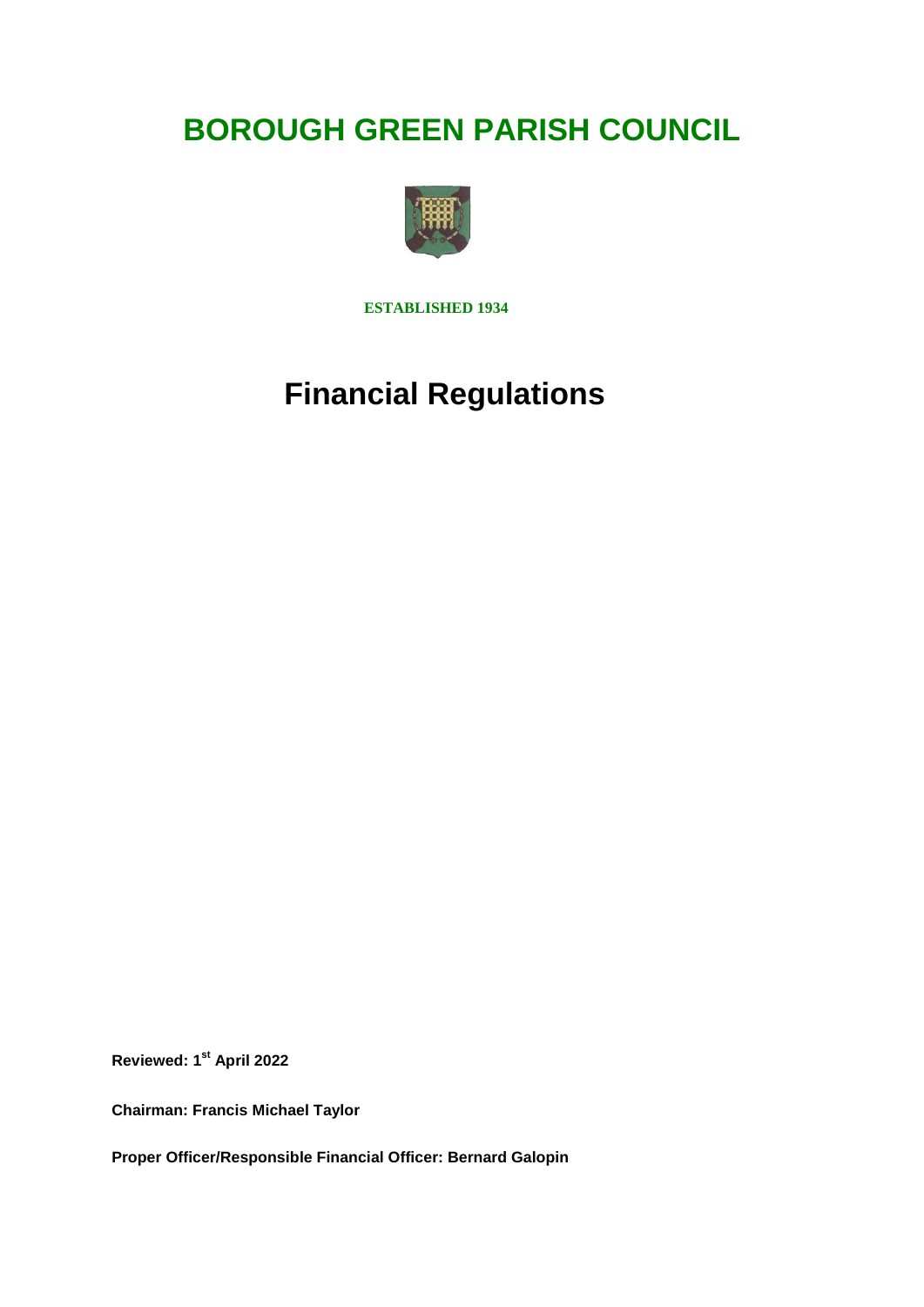# **Contents**

- 1. General 3
- 2. Accounting and Audit (Internal and External) 5
- 3. Annual Estimates (Budgets) and Forward Planning 6
- 4. Budgetary Control and Authority to Spend 6
- 5. Banking Arrangements and Authorisation of Payments 7
- 6. Instructions for Making Payments 9
- 7. Payment of Salaries 11
- 8. Loans and Repayments 11
- 9. Income 12
- 10. Orders for Work, Goods and Services 12
- 11. Contracts 13
- 12. Payments Under Contracts for Building or Other Constructions Works 14
- 13. Assets, Properties and Estates 15
- 14. Insurance 15
- 15. Risk Management 15
- 16. Suspension and Revision of Financial Regulations 16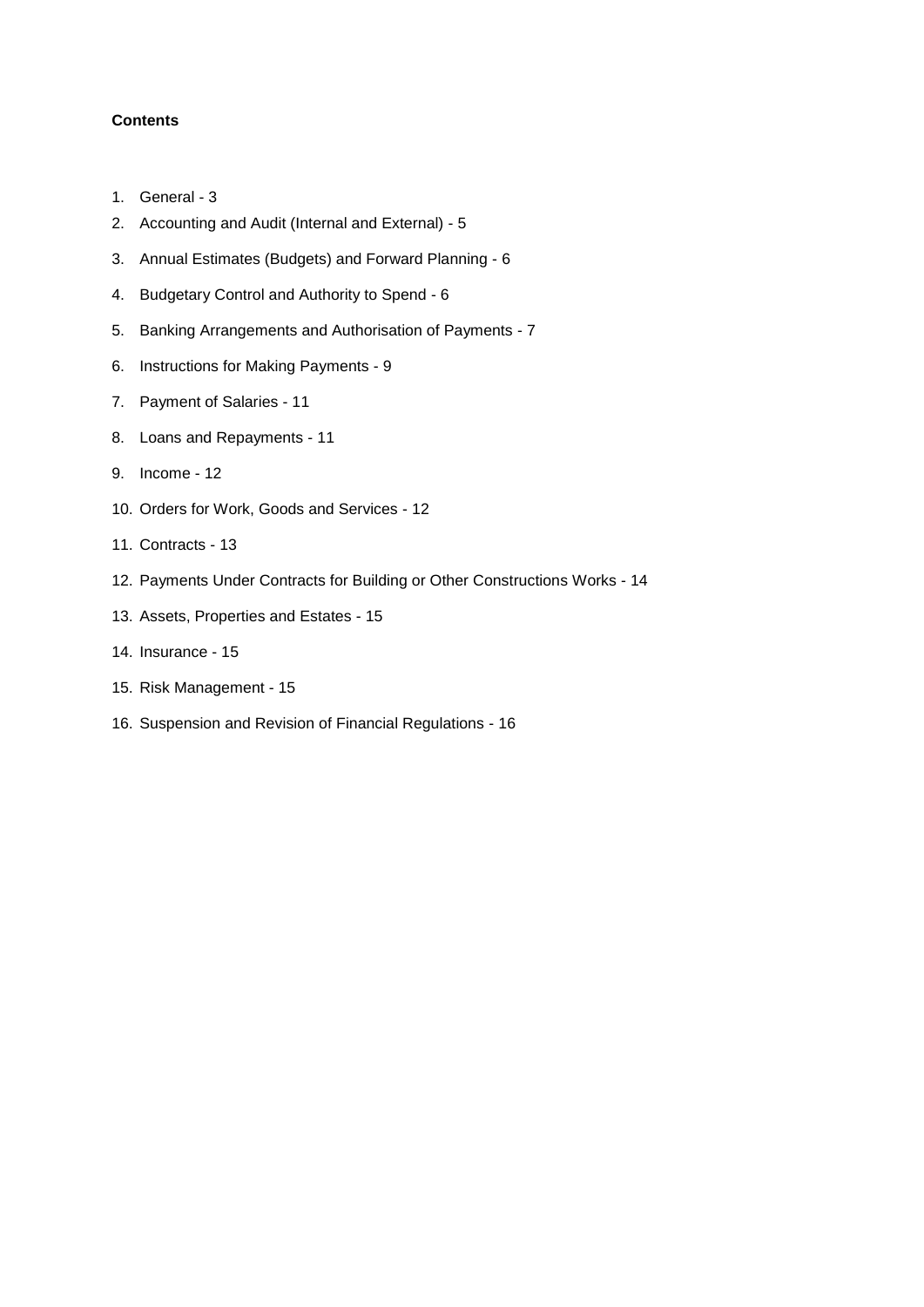## **1. General**

- 1.1. These financial regulations govern the conduct of financial management by the Council and may only be amended or varied by resolution of the Council. Financial regulations are one of the Council's three governing policy documents providing procedural guidance for members and officers. Financial regulations must be observed in conjunction with the council's standing orders<sup>1</sup> and any individual financial regulations relating to contracts.
- 1.2. The Council is responsible in law for ensuring that its financial management is adequate and effective and that the Council has a sound system of internal control which facilitates the effective exercise of the Council's functions, including arrangements for the management of risk.
- 1.3. The Council's accounting control systems must include measures:
	- for the timely production of accounts;
	- that provide for the safe and efficient safeguarding of public money;
	- to prevent and detect inaccuracy and fraud; and
	- identifying the duties of officers.
- 1.4. These financial regulations demonstrate how the Council meets these responsibilities and requirements.
- 1.5. At least once a year, prior to approving the Annual Governance Statement, the Council must review the effectiveness of its system of internal control which shall be in accordance with proper practices.
- 1.6. Deliberate or wilful breach of these Regulations by an employee may give rise to disciplinary proceedings.
- 1.7. Members of Council are expected to follow the instructions within these Regulations and not to entice employees to breach them. Failure to follow instructions within these Regulations brings the office of Councillor into disrepute.
- 1.8. The Responsible Financial Officer (RFO) holds a statutory office to be appointed by the Council. The Clerk has been appointed as RFO for this council and these regulations will apply accordingly.
- 1.9. The RFO;

1

- acts under the policy direction of the Council;
- administers the Council's financial affairs in accordance with all Acts, Regulations and proper practices;
- determines on behalf of the Council its accounting records and accounting control systems;
- ensures the accounting control systems are observed;
- maintains the accounting records of the Council up to date in accordance with proper practices;

<sup>1</sup> Model standing orders for councils are available in Local Councils Explained © 2018 National Association of Local Councils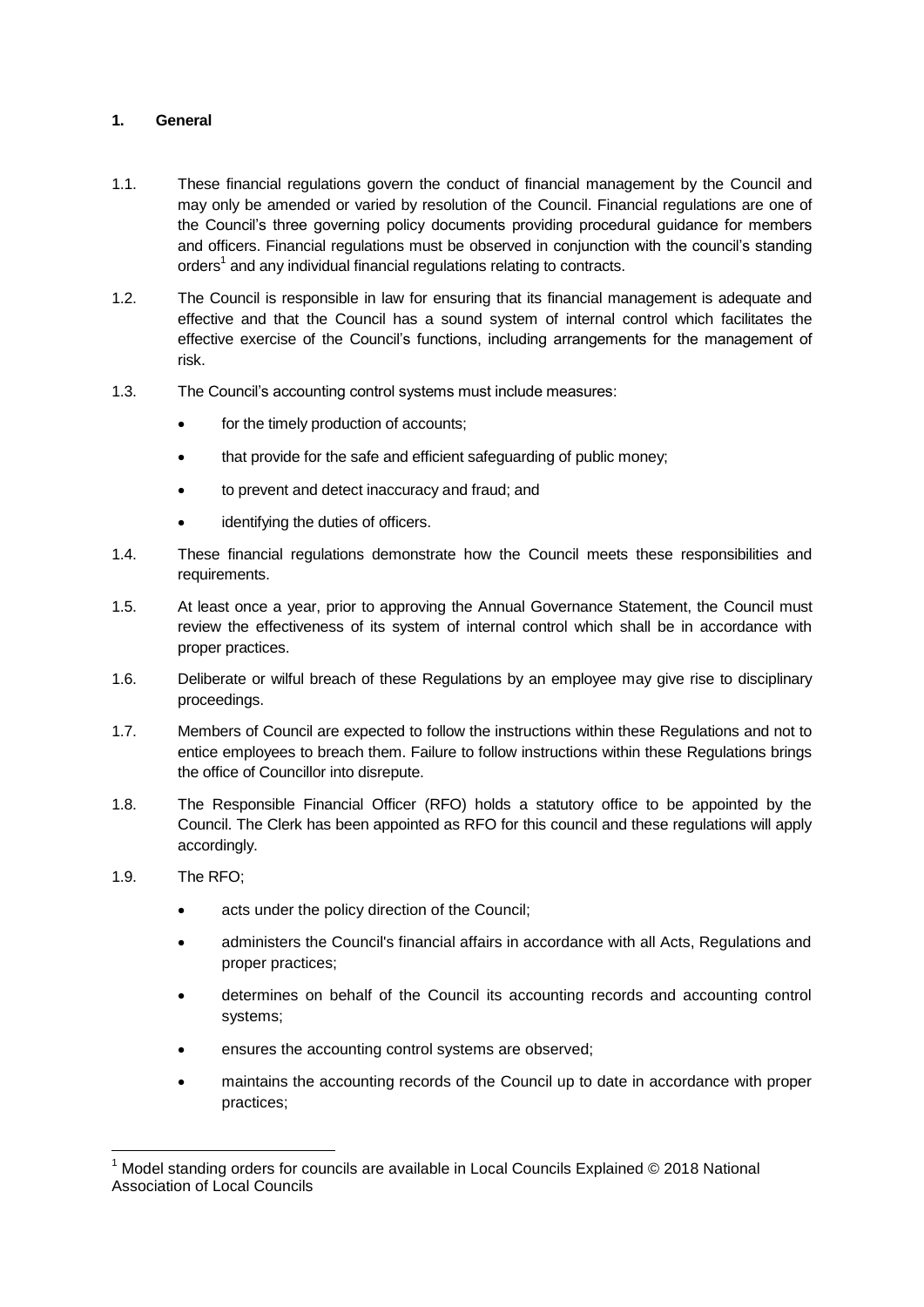- assists the Council to secure economy, efficiency and effectiveness in the use of its resources; and
- produces financial management information as required by the Council.
- 1.10. The accounting records determined by the RFO shall be sufficient to show and explain the Council's transactions and to enable the RFO to ensure that any income and expenditure account and statement of balances, or record of receipts and payments and additional information, as the case may be, or management information prepared for the Council from time to time comply with the Accounts and Audit Regulations.
- 1.11. The accounting records determined by the RFO shall in particular contain:
	- entries from day to day of all sums of money received and expended by the Council and the matters to which the income and expenditure or receipts and payments account relate;
	- a record of the assets and liabilities of the Council; and
	- wherever relevant, a record of the Council's income and expenditure in relation to claims made, or to be made, for any contribution, grant or subsidy.
- 1.12. The accounting control systems determined by the RFO shall include:
	- procedures to ensure that the financial transactions of the Council are recorded as soon as reasonably practicable and as accurately and reasonably as possible;
	- procedures to enable the prevention and detection of inaccuracies and fraud and the ability to reconstruct any lost records;
	- identification of the duties of officers dealing with financial transactions and division of responsibilities of those officers in relation to significant transactions;
	- procedures to ensure that uncollectable amounts, including any bad debts are not submitted to the Council for approval to be written off except with the approval of the RFO and that the approvals are shown in the accounting records; and
	- measures to ensure that risk is properly managed.
- 1.13. The Council is not empowered by these Regulations or otherwise to delegate certain specified decisions. In particular any decision regarding:
	- setting the final budget or the precept (Council Tax Requirement);
	- approving accounting statements;
	- approving an annual governance statement;
	- borrowing;
	- writing off bad debts;
	- declaring eligibility for the General Power of Competence; and
	- addressing recommendations in any report from the internal or external auditors,

shall be a matter for the full Council only.

- 1.14. In addition the Council must:
	- determine and keep under regular review the bank mandate for all Council bank accounts;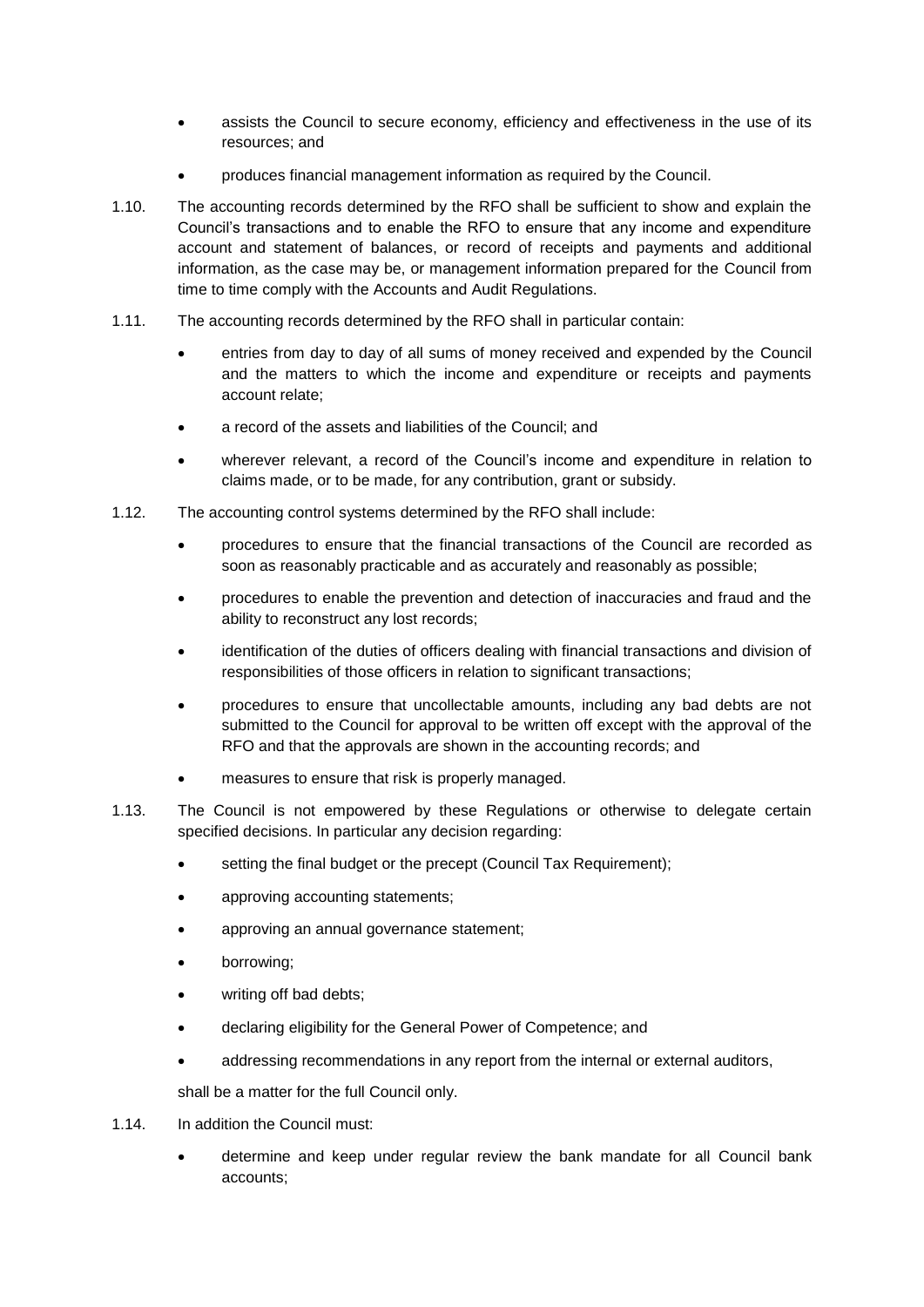- approve any grant or a single commitment in excess of £5,000; and
- in respect of the annual salary for any employee have regard to recommendations about annual salaries of employees made by the relevant Committee in accordance with its terms of reference.
- 1.15. In these financial regulations, references to the Accounts and Audit Regulations or 'the regulations' shall mean the regulations issued under the provisions of section 27 of the Audit Commission Act 1998, or any superseding legislation, and then in force unless otherwise specified.

In these financial regulations the term 'proper practice' or 'proper practices' shall refer to guidance issued in *Governance and Accountability for Local Councils– a Practitioners' Guide (England)* issued by the Joint Practitioners Advisory Group (JPAG), available from the websites of NALC and the Society for Local Council Clerks (SLCC).

# **2. Accounting and Audit (Internal and External)**

- 2.1. All accounting procedures and financial records of the Council shall be determined by the RFO in accordance with the Accounts and Audit Regulations, appropriate Guidance and proper practices.
- 2.2. On a regular basis, at least once in each quarter, and at each financial year end, a member other than the Chairman shall be appointed to verify bank reconciliations for all accounts produced by the RFO. The member shall sign the reconciliations and the original bank statements as evidence of verification. This activity shall on conclusion be reported, including any exceptions, to and noted by the council.
- 2.3. The RFO shall complete the annual statement of accounts, annual report, and any related documents of the Council contained in the Annual Return (as specified in proper practices) as soon as practicable after the end of the financial year and having certified the accounts shall submit them and report thereon to the Council within the timescales set by the Accounts and Audit Regulations.
- 2.4. The Council shall ensure that there is an adequate and effective system of internal audit of its accounting records, and of its system of internal control in accordance with proper practices. Any officer or member of the Council shall make available such documents and records as appear to the Council to be necessary for the purpose of the audit and shall, as directed by the Council, supply the RFO, internal auditor, or external auditor with such information and explanation as the Council considers necessary for that purpose.
- 2.5. The internal auditor shall be appointed by and shall carry out the work in relation to internal controls required by the Council in accordance with proper practices.
- 2.6. The internal auditor shall:
	- be competent and independent of the financial operations of the council;
	- report to Council in writing, or in person, on a regular basis with a minimum of one annual written report during each financial year;
	- to demonstrate competence, objectivity and independence, be free from any actual or perceived conflicts of interest, including those arising from family relationships; and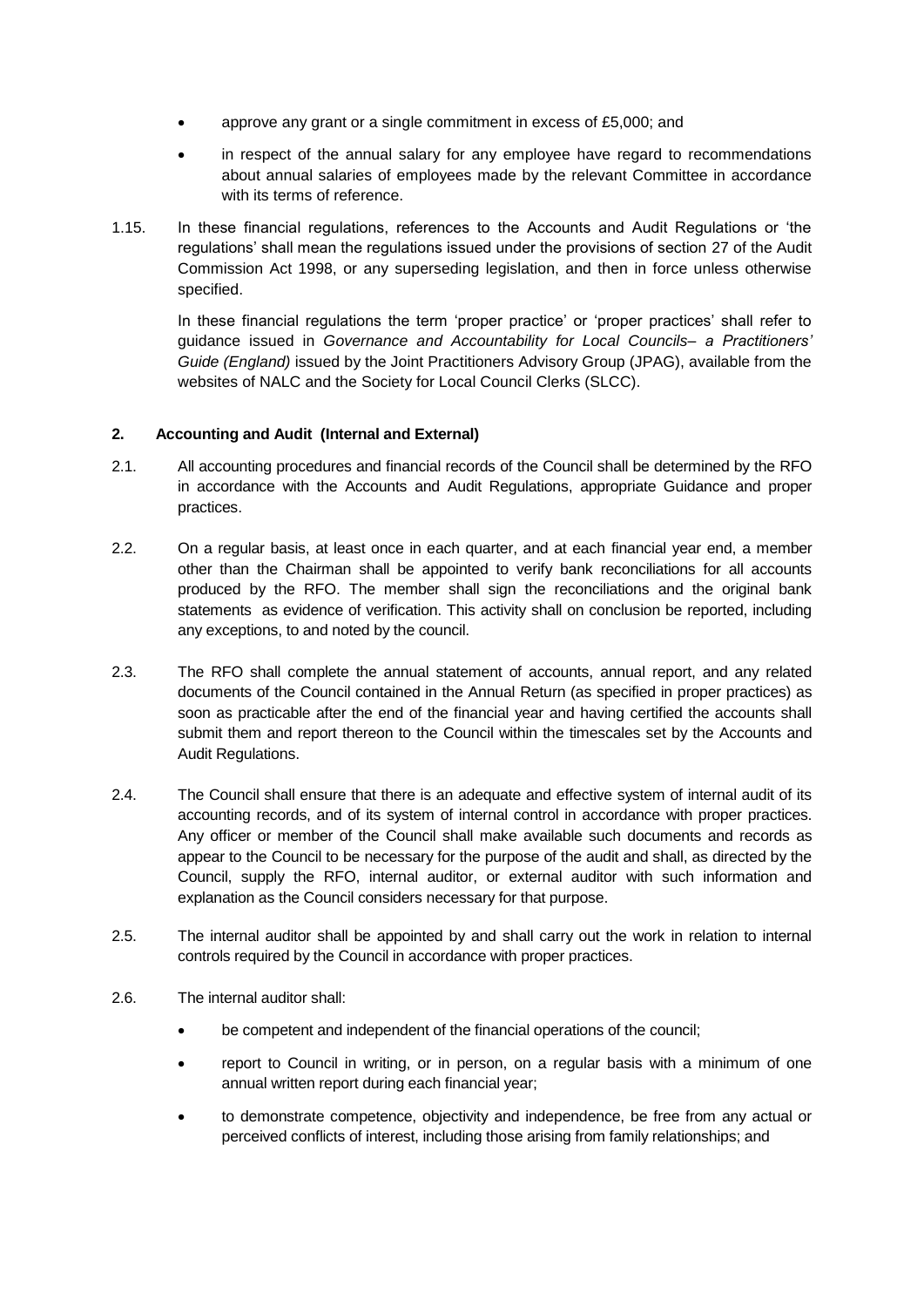- have no involvement in the financial decision making, management or control of the council.
- 2.7. Internal or external auditors may not under any circumstances:
	- perform any operational duties for the Council;
	- initiate or approve accounting transactions; or
	- direct the activities of any Council employee, except to the extent that such employees have been appropriately assigned to assist the internal auditor.
- 2.8. For the avoidance of doubt, in relation to internal audit the terms 'independent' and 'independence' shall have the same meaning as is described in proper practices.
- 2.9. The RFO shall make arrangements for the exercise of electors' rights in relation to the accounts including the opportunity to inspect the accounts, books, and vouchers and display or publish any notices and statements of account required by the Audit Commission Act 1998, or any superseding legislation, and the Accounts and Audit Regulations.
- 2.10. The RFO shall, without undue delay, bring to the attention of all councillors any correspondence or report from internal or external auditors.

# **3. Annual Estimates (Budget) and Forward Planning**

- 3.1. Each committee shall review its yearly forecast of revenue and capital receipts and payments. Having regard to the forecast, it shall thereafter formulate and submit proposals for the following financial year to the Council not later than the end of November each year including any proposals for revising the forecast.
- 3.2. The RFO must each year, by no later than January, prepare detailed estimates of all receipts and payments including the use of reserves and all sources of funding for the following financial year in the form of a budget to be considered by the council.
- 3.3. The Council shall consider annual budget proposals in relation to the Council's yearly forecast of revenue and capital receipts and payments including recommendations for the use of reserves and sources of funding and update the forecast accordingly.
- 3.4. The Council shall fix the precept (council tax requirement), and relevant basic amount of council tax to be levied for the ensuing financial year not later than by the end of January each year. The RFO shall issue the precept to the billing authority and shall supply each member with a copy of the approved annual budget.
- 3.5. The approved annual budget shall form the basis of financial control for the ensuing year.

### **4. Budgetary Control and Authority to Spend**

- 4.1. Expenditure on revenue items may be authorised up to the amounts included for that class of expenditure in the approved budget. This authority is to be determined by:
	- the Council for all items over £5,000;
	- a duly delegated committee of the Council for items over £500; or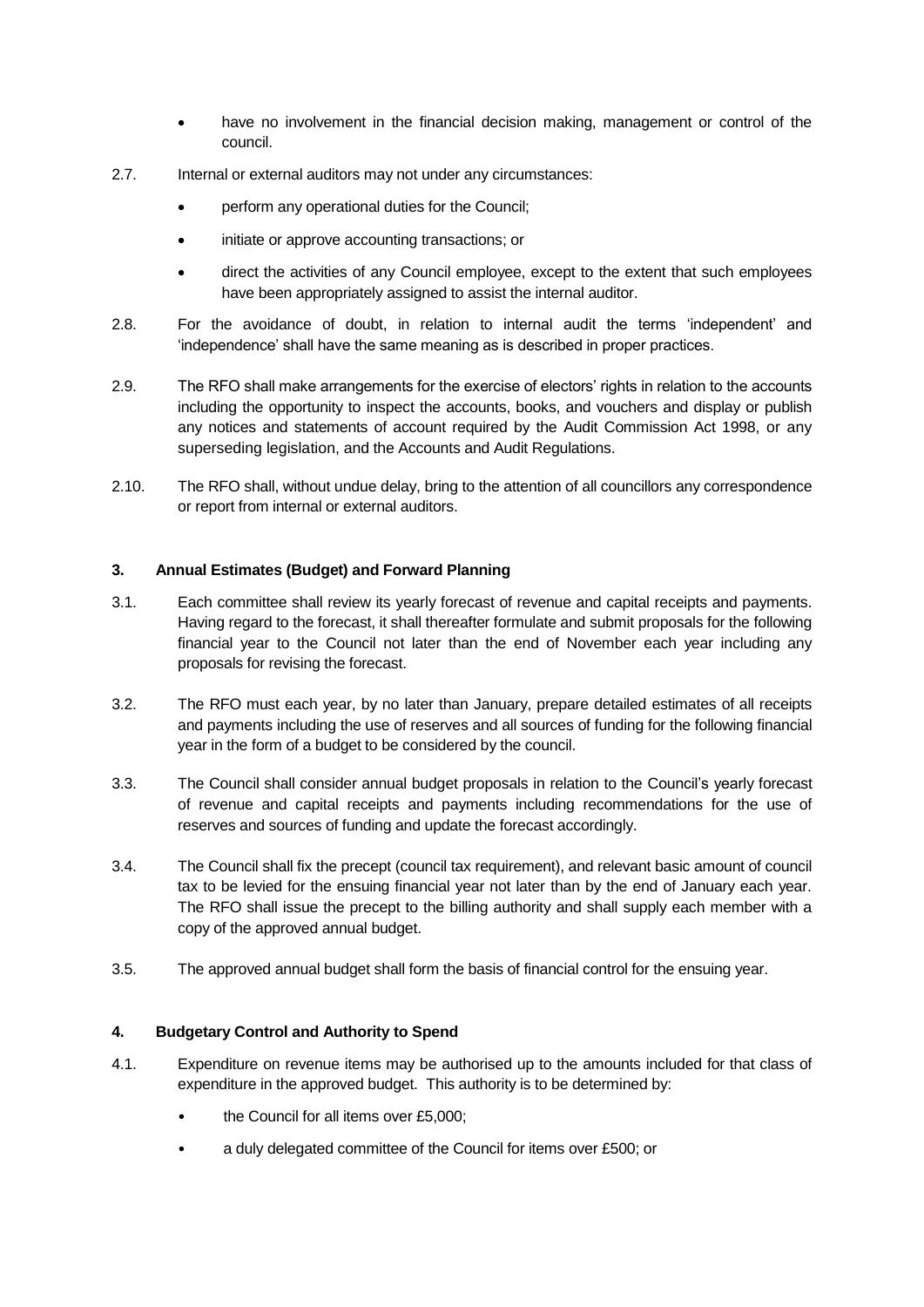• the Clerk, in conjunction with Chairman of Council or Chairman of the appropriate committee, for any items below £500.

Such authority is to be evidenced by a minute or by an authorisation slip duly signed by the Clerk, and where necessary also by the appropriate Chairman.

Contracts may not be disaggregated to avoid controls imposed by these regulations.

- 4.2. No expenditure may be authorised that will exceed the amount provided in the revenue budget for that class of expenditure other than by resolution of the Council, or duly delegated committee. During the budget year and with the approval of Council having considered fully the implications for public services, unspent and available amounts may be moved to other budget headings or to an earmarked reserve as appropriate ('virement').
- 4.3. Unspent provisions in the revenue or capital budgets for completed projects shall not be carried forward to a subsequent year.
- 4.4. The salary budgets are to be reviewed at least annually for the following financial year and such review shall be evidenced by a hard copy schedule signed by the Clerk and the Chairman of Council or relevant committee. The RFO will inform committees of any changes impacting on their budget requirement for the coming year in good time.
- 4.5. In cases of extreme risk to the delivery of Council services, the clerk may authorise revenue expenditure on behalf of the Council which in the clerk's judgement it is necessary to carry out. Such expenditure includes repair, replacement or other work, whether or not there is any budgetary provision for the expenditure, subject to a limit of £500. The Clerk shall report such action to the chairman as soon as possible and to the Council as soon as practicable thereafter.
- 4.6. No expenditure shall be authorised in relation to any capital project and no contract entered into or tender accepted involving capital expenditure unless the Council is satisfied that the necessary funds are available and the requisite borrowing approval has been obtained.
- 4.7. All capital works shall be administered in accordance with the Council's Standing Orders and financial regulations relating to contracts.
- 4.8. The RFO shall regularly provide the Council with a statement of receipts and payments to date under each head of the budgets, comparing actual expenditure to the appropriate date against that planned as shown in the budget. These statements are to be prepared at least at the end of each financial quarter and shall show explanations of material variances. For this purpose "material" shall be in excess of £100 or 15% of the budget.
- 4.9. Changes in earmarked reserves shall be approved by Council as part of the budgetary control process.

#### **5. Banking Arrangements and Authorisation of Payments**

- 5.1. The Council's banking arrangements, including the bank mandate, shall be made by the RFO and approved by the Council; banking arrangements may not be delegated to a committee. They shall be regularly reviewed for safety and efficiency. The Council shall seek credit references in respect of any new members or employees who act as signatories.
- 5.2. The RFO shall prepare a schedule of payments requiring authorisation, forming part of the Agenda for the Meeting and, together with the relevant invoices, present the schedule to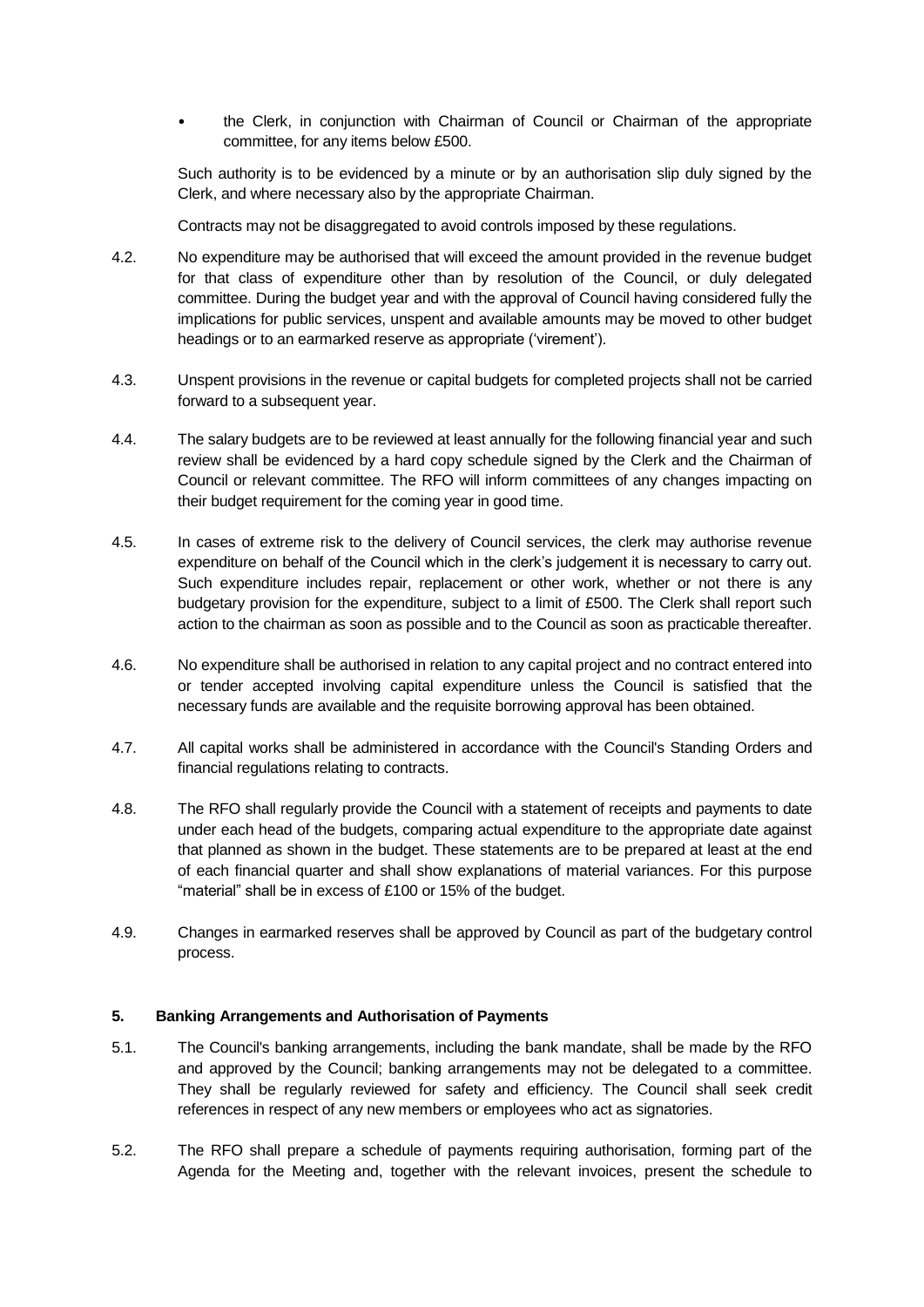Council. The Council shall review the schedule for compliance and, having satisfied itself shall authorise payment by a resolution of the Council (two separate signatures of approving members). There will be occasion when payments have to be made which are not known or included in the payments list. When this happens, the payments list for that month is revisited in the following meeting and any additional expenditure is authorised retrospectively. A detailed list of all payments shall be disclosed within or as an attachment to the minutes of the meeting at which payment was authorised. Personal payments (including salaries, wages, expenses and any payment made in relation to the termination of a contract of employment) is summarised to remove public access to any personal information.

- 5.3. All invoices for payment shall be examined, verified and certified by the RFO to confirm that the work, goods or services to which each invoice relates has been received, carried out, examined and represents expenditure previously approved by the Council.
- 5.4. The RFO shall examine invoices for arithmetical accuracy and analyse them to the appropriate expenditure heading. The RFO shall take all steps to pay all invoices submitted, and which are in order, at the next available Council meeting.
- 5.5. The Clerk/RFO shall have delegated authority to authorise the payment of items only in the following circumstances:
	- a) If a payment is necessary to avoid a charge to interest under the Late Payment of Commercial Debts (Interest) Act 1998, and the due date for payment is before the next scheduled Meeting of council, where the Clerk and RFO certify that there is no dispute or other reason to delay payment, provided that a list of such payments shall be submitted to the next appropriate meeting of council.
	- b) An expenditure item authorised under 5.6 below (continuing contracts and obligations) provided that a list of such payments shall be submitted to the next appropriate meeting of Council or
	- c) fund transfers within the Council's banking arrangements up to the sum of  $£10,000$ , provided that a list of such payments shall be submitted to the next appropriate meeting of Council.
- 5.6. For each financial year the Clerk/RFO shall draw up a list of due payments which arise on a regular basis as the result of a continuing contract, statutory duty, or obligation (such as but not exclusively, salaries, PAYE and NI, Superannuation Fund and regular maintenance contracts and the like for which Council, or a duly authorised committee, may authorise payment for the year provided that the requirements of regulation 4.1 (Budgetary Controls) are adhered to, provided also that a list of such payments shall be submitted to the next appropriate meeting of Council or Finance Committee.
- 5.7. A record of regular payments made under 5.6 above shall be drawn up and be signed by two members on each and every occasion when payment is authorised - thus controlling the risk of duplicated payments being authorised and/or made.
- 5.8. In respect of grants, a duly authorised committee shall approve expenditure within any limits set by Council and in accordance with any policy statement approved by Council. Any Revenue or Capital Grant in excess of £5,000 shall before payment, be subject to ratification by resolution of the Council.
- 5.9. Members are subject to the Code of Conduct that has been adopted by the Council and shall comply with the Code and Standing Orders when a decision to authorise or instruct payment is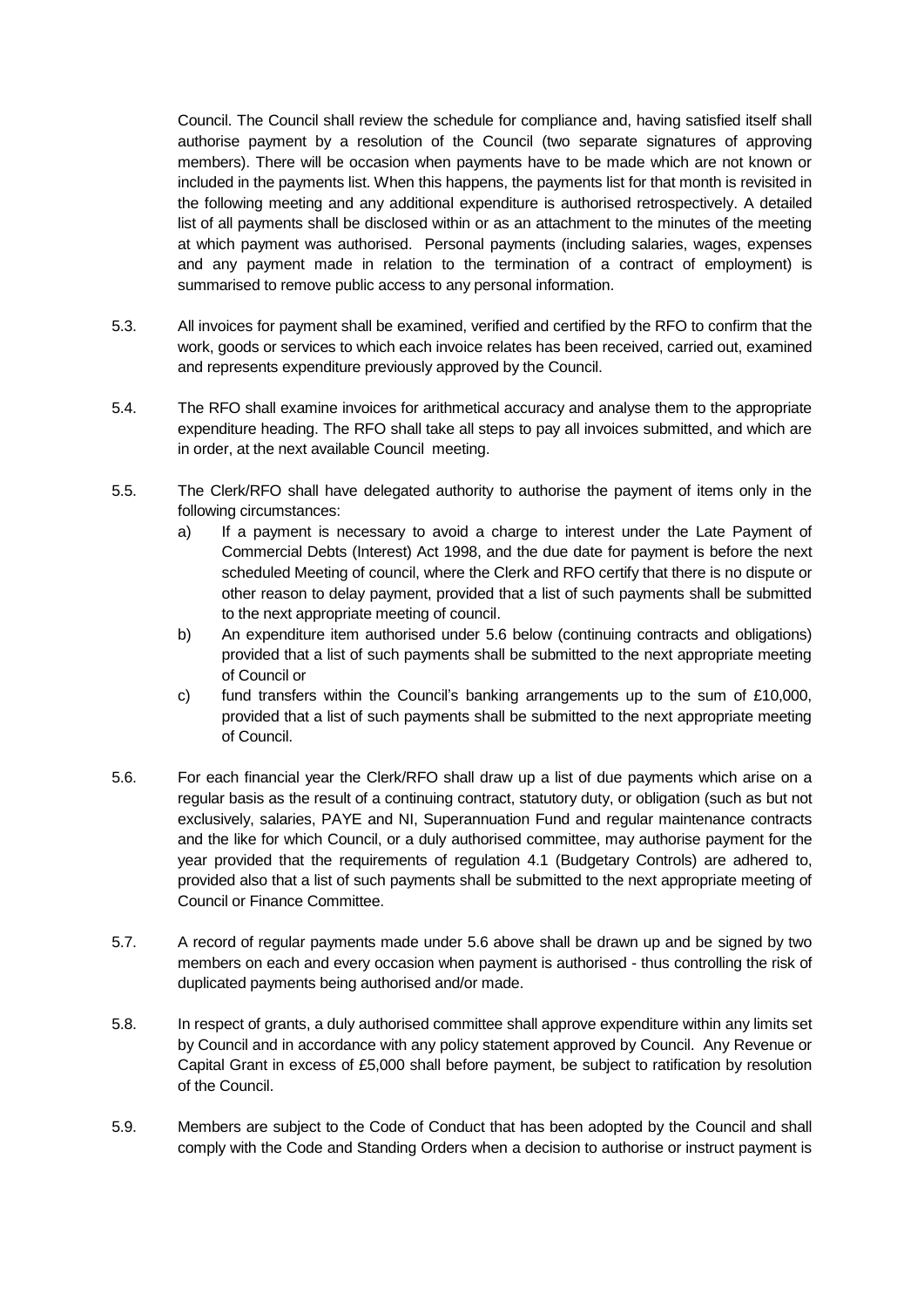made in respect of a matter in which they have a disclosable pecuniary or other interest, unless a dispensation has been granted.

- 5.10. The Council will aim to rotate the duties of members in these Regulations so that onerous duties are shared out as evenly as possible over time.
- 5.11. Any changes in the recorded details of suppliers, such as bank account records, shall be approved in writing by a Member.

#### **6. Instructions for Making Payments**

- 6.1. The Council will make safe and efficient arrangements for the making of its payments.
- 6.2. Following authorisation under Financial Regulation 5 above, the Council, a duly delegated committee or, if so delegated, the Clerk or RFO shall give instruction that a payment shall be made.
- 6.3. All payments shall be affected by instructions to the Council's bankers, or otherwise, in accordance with a resolution of Council or duly delegated Committee.
- 6.4. Orders for payment drawn on the bank account in accordance with the schedule as presented to council or committee shall be signed by two members of council, in accordance with a resolution instructing that payment. A member who is a bank signatory, having a connection by virtue of family or business relationships with the beneficiary of a payment, should not, under normal circumstances, be a signatory to the payment in question.
- 6.5. To indicate agreement of the details shown on the order for payment with the invoice or similar documentation, the signatories shall each also initial the payment listing.
- 6.6. Orders for payment shall not normally be presented for signature other than at a council or committee meeting (including immediately before or after such a meeting). Any signatures obtained away from such meetings shall be reported to the Council or Finance Committee at the next convenient meeting.
- 6.7. If thought appropriate by the Council, payment for utility supplies (energy, telephone and water) and any National Non-Domestic Rates may be made by variable Direct Debit provided that the instructions are signed by two members and any payments are reported to Council as made. The approval of the use of a variable Direct Debit shall be renewed by resolution of the Council at least every two years.
- 6.8. If thought appropriate by the Council, payment for certain items (principally salaries) may be made by banker's standing order provided that the instructions are signed, or otherwise evidenced by two members are retained and any payments are reported to council as made. The approval of the use of a Banker's Standing Order shall be renewed by resolution of the council at least every two years.
- 6.9. If thought appropriate by the Council, payment for certain items may be made by BACS or CHAPS methods provided that the instructions for each payment are signed, or otherwise evidenced, by two authorised bank signatories are retained and any payments are reported to Council as made. The approval of the use of BACS or CHAPS shall be renewed by resolution of the Council at least every two years.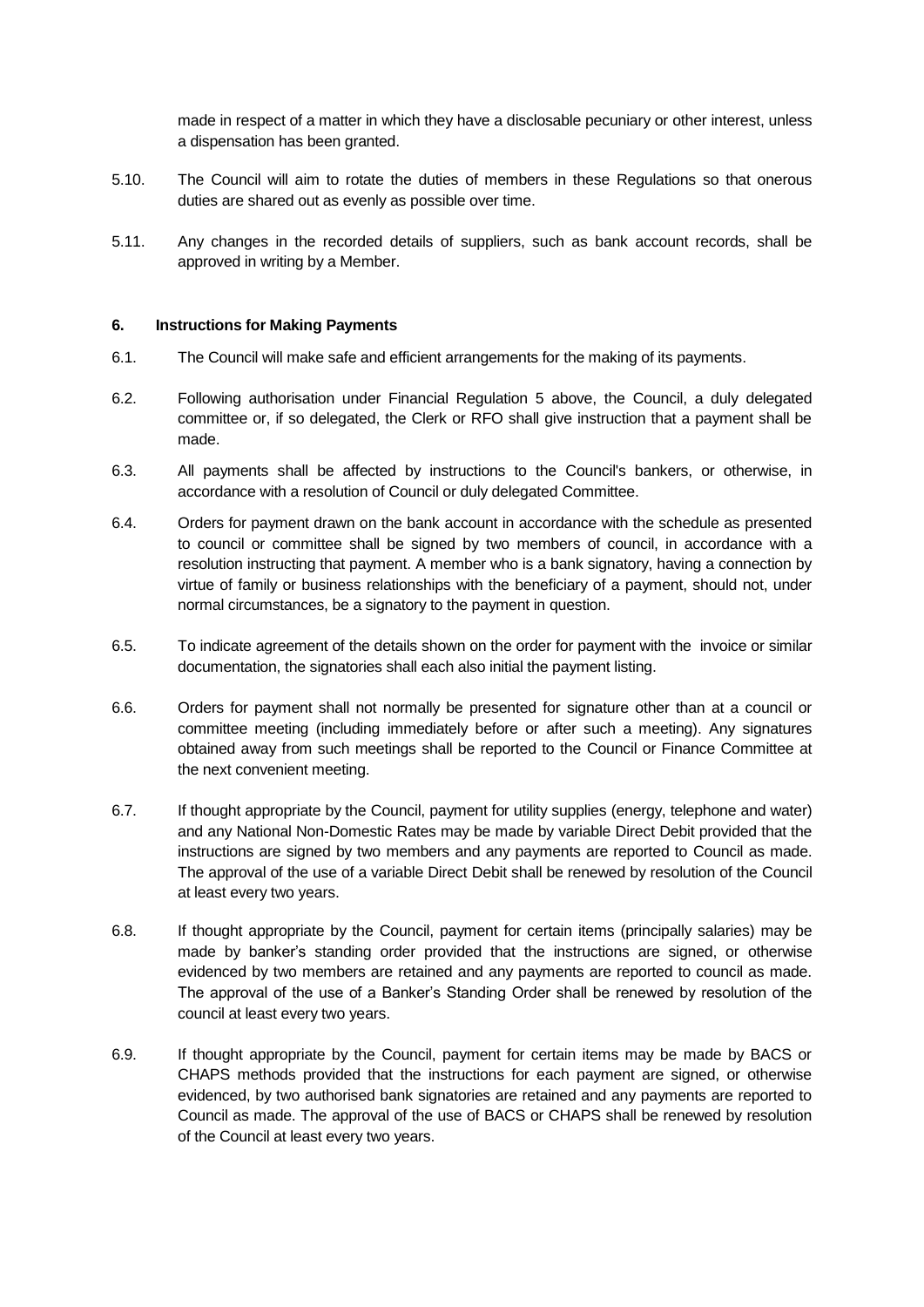- 6.10. If thought appropriate by the Council payment for certain items may be made by internet banking transfer provided evidence is retained showing which members approved the payment.
- 6.11. Where a computer requires use of a personal identification number (PIN) or other password(s), for access to the Council's records on that computer, a note shall be made of the PIN and Passwords and shall be handed to and retained by the Chairman of Council in a sealed dated envelope. This envelope may not be opened other than in the presence of two other councillors. After the envelope has been opened, in any circumstances, the PIN and/or passwords shall be changed as soon as practicable. The fact that the sealed envelope has been opened, in whatever circumstances, shall be reported to all members immediately and formally to the next available meeting of the Council. This will not be required for a member's personal computer used only for remote authorisation of bank payments.
- 6.12. No employee or councillor shall disclose any PIN or password, relevant to the working of the Council or its bank accounts, to any person not authorised in writing by the Council or a duly delegated committee.
- 6.13. Regular back-up copies of the records on any computer shall be made and shall be stored securely away from the computer in question, and preferably off site.
- 6.14. The Council, and any members using computers for the Council's financial business, shall ensure that anti-virus, anti-spyware and firewall, software with automatic updates, together with a high level of security, is used.
- 6.15. Where internet banking arrangements are made with any bank, the Clerk/RFO shall be appointed as the Service Administrator. The bank mandate approved by the Council shall identify a number of councillors who will be authorised to approve transactions on those accounts. The bank mandate will state clearly the amounts of payments that can be instructed by the use of the Service Administrator alone, or by the Service Administrator with a stated number of approvals.
- 6.16. Access to any internet banking accounts will be directly to the access page (which may be saved under "favourites"), and not through a search engine or e-mail link. Remembered or saved passwords facilities must not be used on any computer used for Council banking work. Breach of this Regulation will be treated as a very serious matter under these regulations.
- 6.17. Changes to account details for suppliers, which are used for internet banking may only be changed on written hard copy notification by the supplier and supported by hard copy authority for change signed by the Clerk/RFO. A programme of regular checks of standing data with suppliers will be followed.
- 6.18. Any Debit Card issued for use will be specifically restricted to the Clerk/RFO and will also be restricted to a single transaction maximum value of £500 unless authorised by Council or Finance Committee in writing before any order is placed.
- 6.19. A pre-paid debit card may be issued to employees with varying limits. These limits will be set by the Council or Finance Committee. Transactions and purchases made will be reported to the Council or relevant committee and authority for topping-up shall be at the discretion of the Council or relevant committee.
- 6.20. Any corporate credit card or trade card account opened by the Council will be specifically restricted to use by the Clerk/RFO and shall be subject to automatic payment in full at each month-end.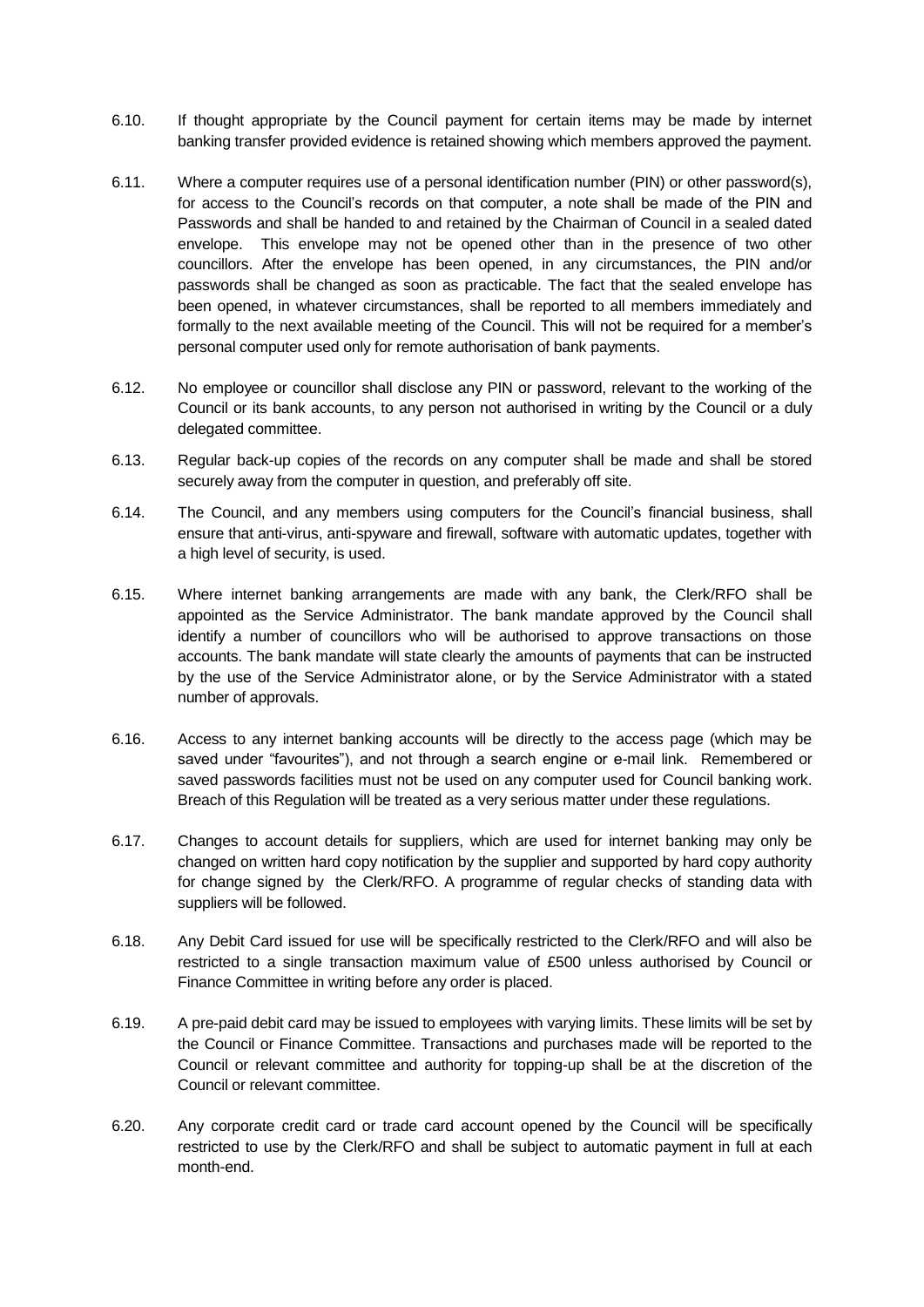6.21. The council will not maintain any form of cash float. All cash received must be banked intact. Any payments made in cash by the Clerk/RFO (e.g. postage or minor stationery items) shall be refunded on a regular basis, at least quarterly.

## **7. Payment of Salaries**

- 7.1. As an employer, the Council shall make arrangements to meet fully the statutory requirements placed on all employers by PAYE and National Insurance legislation. The payment of all salaries shall be made in accordance with payroll records and the rules of PAYE and National Insurance currently operating, and salary rates shall be as agreed by Council, or duly delegated committee.
- 7.2. Payment of salaries and payment of deductions from salary such as may be required to be made for tax, national insurance and pension contributions, or similar statutory or discretionary deductions must be made in accordance with the payroll records and on the appropriate dates stipulated in employment contracts, provided that each payment is reported to the next available Council meeting, as set out in these regulations above.
- 7.3. No changes shall be made to any employee's pay, emoluments, or terms and conditions of employment without the prior consent of the Council or Finance Committee.
- 7.4. Each and every payment to employees of net salary and to the appropriate creditor of the statutory and discretionary deductions shall be recorded in a separate confidential record (confidential cash book). This confidential record is not open to inspection of review (under the Freedom of Information Act 200 or otherwise) other then:
	- a) by any Councillor who can demonstrate a need to know;
	- b) by the internal auditor;
	- c) by the external auditor; or
	- d) by any person authorised under Audit Commission Act 1998, or any superseding legislation.
- 7.5. The total of such payments in each calendar month shall be reported with all other payments as made as may be required under these Financial Regulations, to ensure that only payments due for the period have actually been paid.
- 7.6. An effective system of personal performance management should be maintained for the senior officers.
- 7.7. Any termination payments shall be supported by a clear business case and reported to the Council. Termination payments shall only be authorised by council.
- 7.8. Before employing interim staff the Council must consider a full business case.

### **8. Loans and Investments**

8.1. All borrowings shall be effected in the name of the Council, after obtaining any necessary borrowing approval. Any application for borrowing approval shall be approved by Council as to terms and purpose. The application for Borrowing Approval, and subsequent arrangements for the Loan shall only be approved by full Council.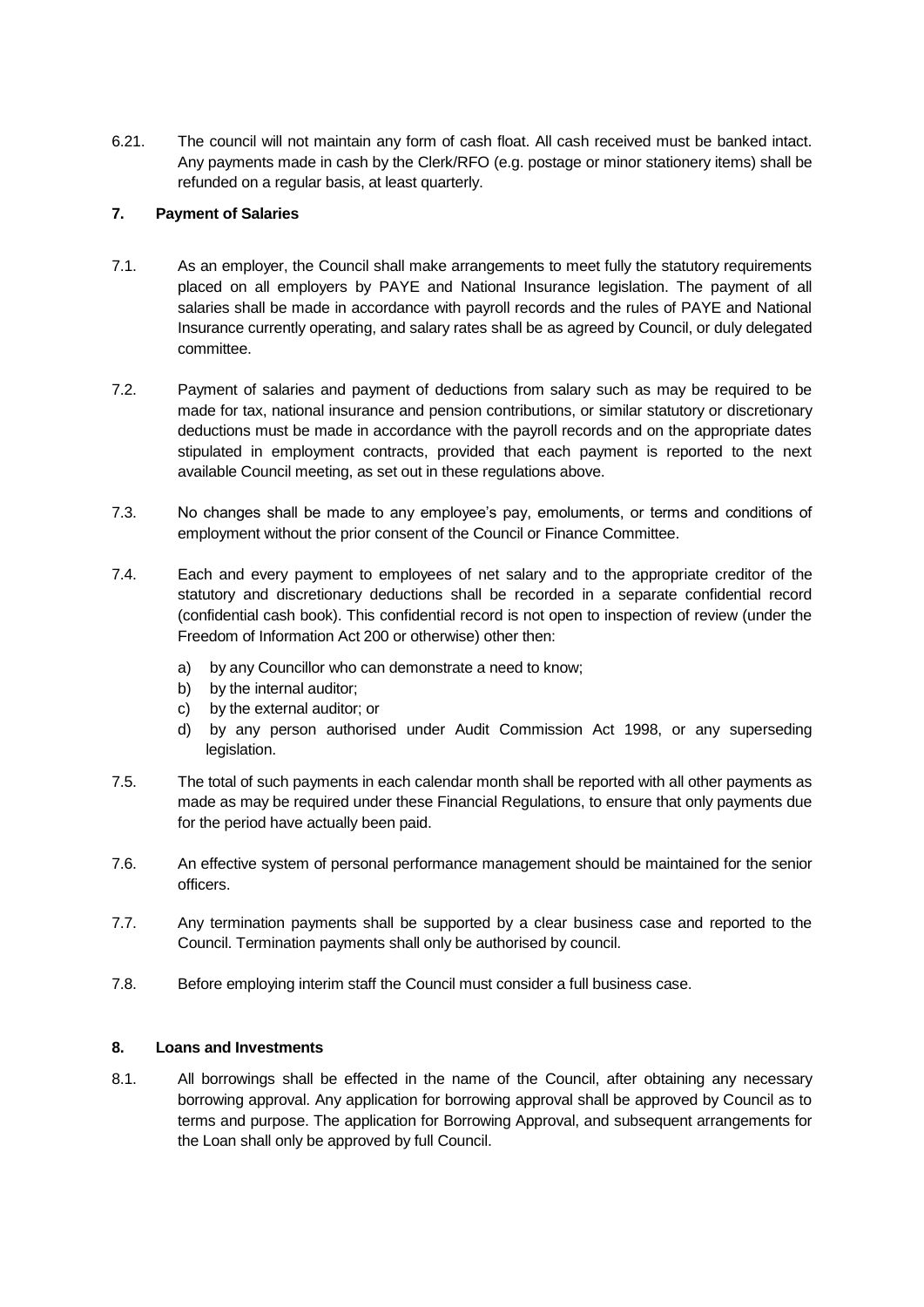- 8.2. Any financial arrangement which does not require formal borrowing approval from the Secretary of State (such as Hire Purchase or Leasing of tangible assets) shall be subject to approval by the full Council. In each case a report in writing shall be provided to Council in respect of value for money for the proposed transaction.
- 8.3. A copy of each statement of account will be emailed to the Chairman of Finance at the same time as one is issued to the Clerk/RFO.
- 8.4. All loans and investments shall be negotiated in the name of the Council and shall be for a set period in accordance with Council policy.
- 8.5. The Council shall consider the need for an Investment Strategy and policy which, if drawn up, shall be in accordance with relevant regulations, proper practices and guidance. Any strategy and policy shall be reviewed by the Council at least annually.
- 8.6. All investments of money under the control of the Council shall be in the name of the Council.
- 8.7. All investment certificates and other documents relating thereto shall be retained in the custody of the RFO.
- 8.8. Payments in respect of short term or long term investments, including transfers between bank accounts held in the same bank, or branch, shall be made in accordance with Regulation 5 (Authorisation of payments) and Regulation 6 (Instructions for payments).

#### **9. Income**

- 9.1. The collection of all sums due to the Council shall be the responsibility of, and under the supervision of, the RFO.
- 9.2. Particulars of all charges to be made for work done, services rendered or goods supplied shall be agreed annually by the Council, notified to the RFO and the RFO shall be responsible for the collection of all accounts due to the Council.
- 9.3. The Council will review all fees and charges at least annually, following a report of the Clerk.
- 9.4. Any sums found to be irrecoverable and any bad debts shall be reported to the Council and shall be written off in the year.
- 9.5. All sums received on behalf of the Council shall be banked intact as directed by the RFO. In all cases, all receipts shall be deposited with the Council's bankers with such frequency as the RFO considers necessary.
- 9.6. The origin of each receipt shall be entered on the paying-in slip.
- 9.7. Personal cheques shall not be cashed out of money held on behalf of the Council.
- 9.8. The RFO shall promptly complete any VAT Return that is required. Any repayment claim due in accordance with VAT Act 1994 section 33 shall be made at least annually coinciding with the financial year end.
- 9.9. Where any significant sums of cash are regularly received by the Council, the RFO shall take such steps as are agreed by the Council to ensure that more than one person is present when the cash is counted in the first instance, that there is a reconciliation to some form of control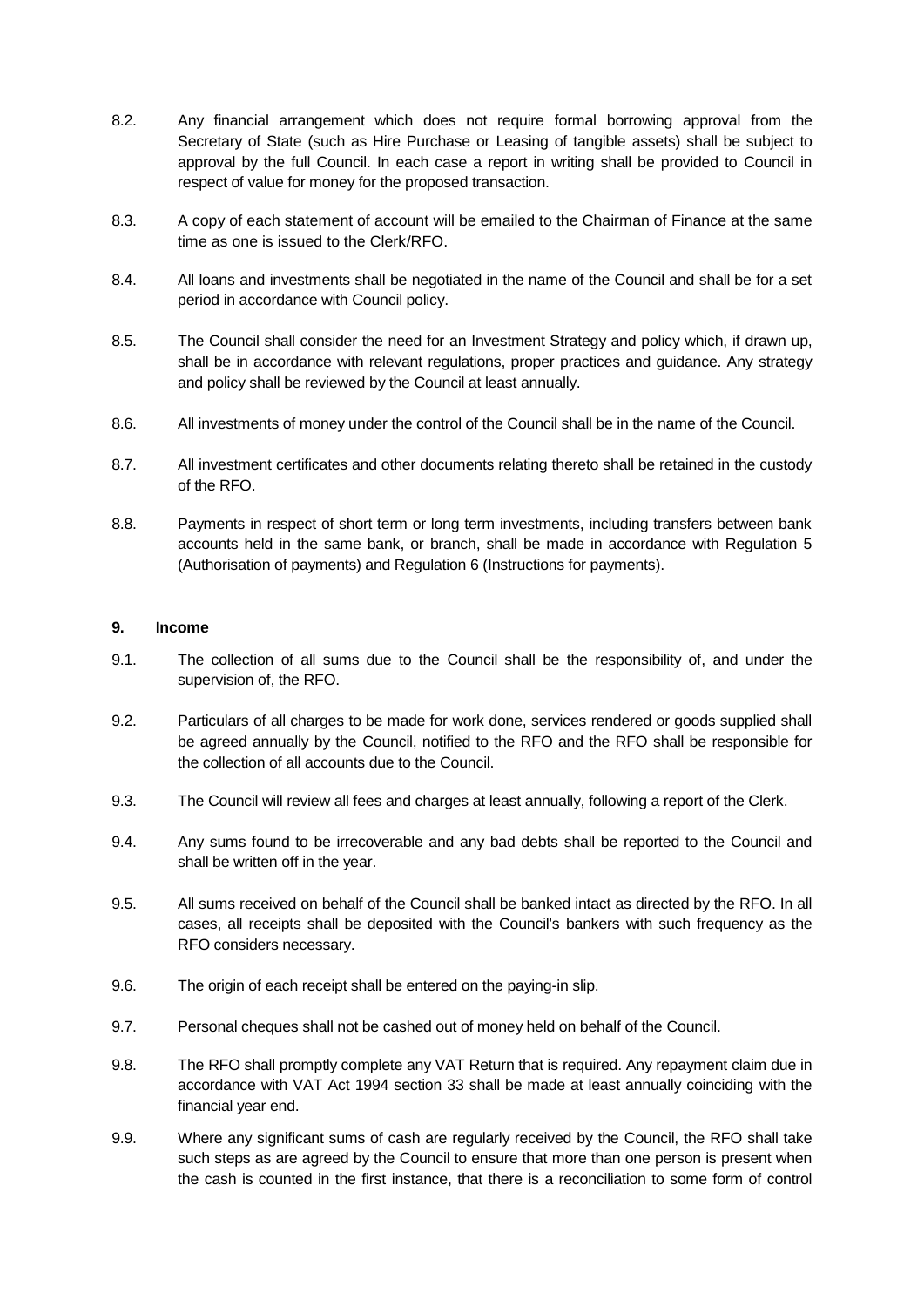such as ticket issues, and that appropriate care is taken in the security and safety of individuals banking such cash.

#### **10. Orders for Work, Goods and Services**

- 10.1. An official order or letter shall be issued for all work, goods and services unless a formal contract is to be prepared or an official order would be inappropriate. Copies of orders shall be retained.
- 10.2. Electronic Order books shall be controlled by the RFO.
- 10.3. All members and officers are responsible for obtaining value for money at all times. An officer issuing an official order shall ensure as far as reasonable and practicable that the best available terms are obtained in respect of each transaction, usually by obtaining three or more quotations or estimates from appropriate suppliers, subject to any *de minimis* provisions in Regulation 11.1 below.
- 10.4. A member may not issue an official order or make any contract on behalf of the Council.
- 10.5. The RFO shall verify the lawful nature of any proposed purchase before the issue of any order, and in the case of new or infrequent purchases or payments, the RFO shall ensure that the statutory authority shall be reported to the meeting at which the order is approved so that the minutes can record the power being used.

#### **11. Contracts**

- 11.1. Procedures as to contracts are laid down as follows:
	- a. Every contract shall comply with these financial regulations, and no exceptions shall be made otherwise than in an emergency provided that this regulation need not apply to contracts which relate to items (i) to (vi) below:
		- i. for the supply of gas, electricity, water, sewerage and telephone services;
		- ii. for specialist services such as are provided by solicitors, accountants, surveyors and planning consultants;
		- iii. for work to be executed or goods or materials to be supplied which consist of repairs to or parts for existing machinery or equipment or plant;
		- iv. for work to be executed or goods or materials to be supplied which constitute an extension of an existing contract by the Council;
		- v. for additional audit work of the external auditor up to an estimated value of £500 (in excess of this sum the Clerk/RFO shall act after consultation with the Chairman and Vice Chairman of council; and
		- vi. for goods or materials proposed to be purchased which are proprietary articles and/or are only sold at a fixed price.
	- b. Where the Council intends to procure or award a public supply contract, public service contract or public works contract as defined by The Public Contracts Regulation 2015 ("the Regulations") which is valued at £25,000 or more, the Council shall comply with the relevant requirements of the Regulations<sup>2</sup>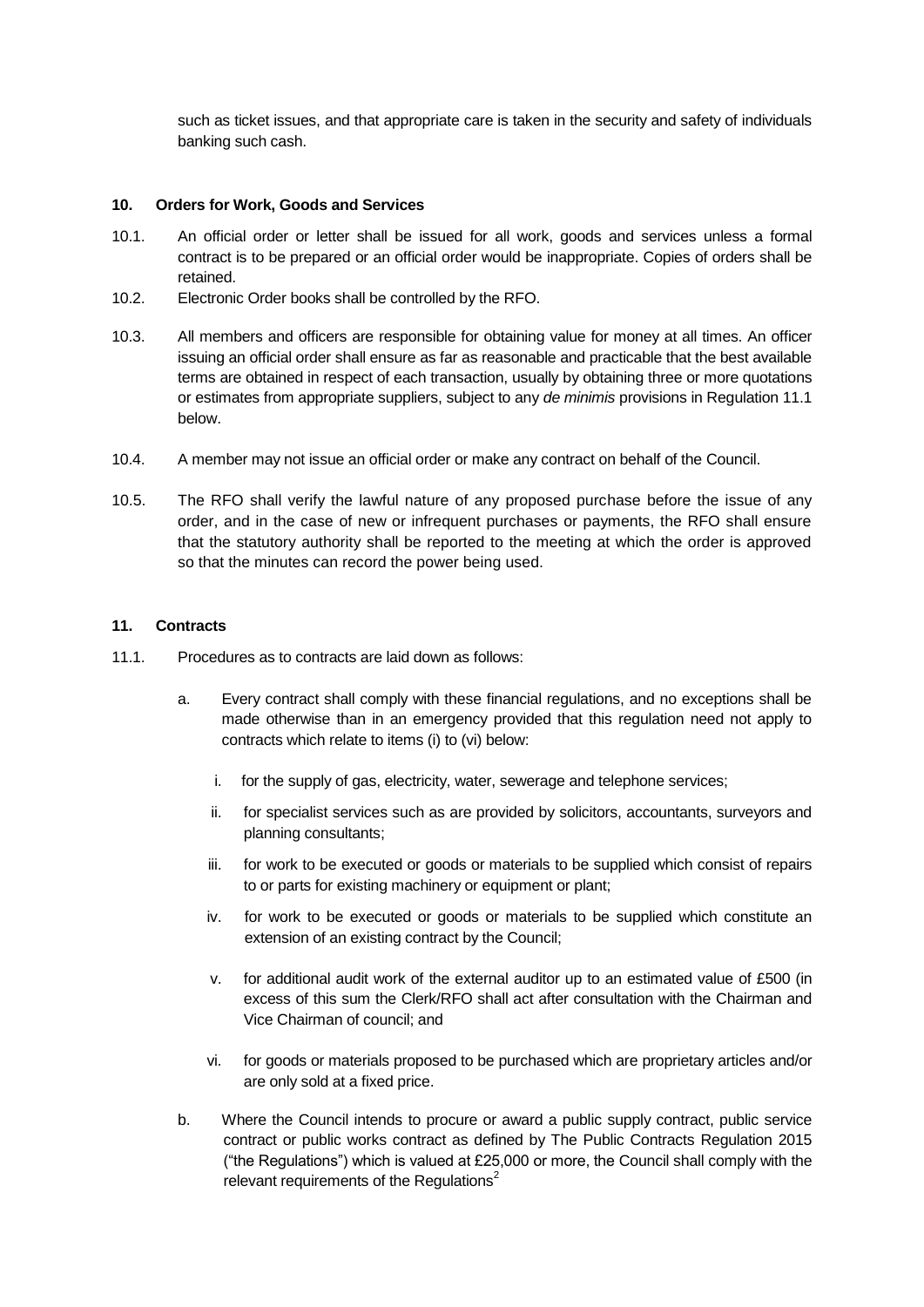- c. The full requirement of The Regulations, as applicable, shall be followed in respect of the tendering and award of a public supply contract, public service contract of public works contract which exceed thresholds in The Regulations set by the Public Contracts Directive 2014/24/EU (which may change from time to time).<sup>3</sup>
- d. When applications are made to waive financial regulations relating to contracts to enable a price to be negotiated without competition the reason shall be embodied in a recommendation to the Council.
- e. Such invitation to tender shall state the general nature of the intended contract and the Clerk shall obtain the necessary technical assistance to prepare a specification in appropriate cases. The invitation shall in addition state that tenders must be addressed to the Clerk in the ordinary course of post. Each tendering firm shall be supplied with a specifically marked envelope in which the tender is to be sealed and remain sealed until the prescribed date for opening tenders for that contract.
- f. All sealed tenders shall be opened at the same time on the prescribed date by the Clerk in the presence of at least one member of council.
- g. Any invitation to tender issued under this regulation shall be subject to Standing Order 18 d and shall refer to the terms of the Bribery Act 2010.
- h. When it is to enter into a contract of less than £25,000 in value for the supply of goods or materials or for the execution of works or specialist services other than such goods, materials, works or specialist services as are excepted as set out in paragraph (a) the Clerk/RFO shall obtain 3 quotations (priced descriptions of the proposed supply); where the value is below £3,000 and above £100 the Clerk/RFO shall strive to obtain 3 estimates. Otherwise, Regulation 10 (3) above shall apply.
	- i. The Council shall not be obliged to accept the lowest or any tender, quote or estimate.
	- j. Should it occur that the Council, or duly delegated committee, does not accept any tender, quote or estimate, the work is not allocated and the Council requires further pricing, provided that the specification does not change, no person shall be permitted to submit a later tender, estimate or quote who was present when the original decision making process was being undertaken.

- a. For public supply and public service contracts 209,000 Euros (£164,176)
- b. For public works contracts 5,225,000 Euros (£4,104,394)

#### **12. Payments Under Contracts for Building or Other Construction Works**

- 12.1. Payments on account of the contract sum shall be made within the time specified in the contract by the RFO upon authorised certificates of the architect or other consultants engaged to supervise the contract (subject to any percentage withholding as may be agreed in the particular contract).
- 12.2. Where contracts provide for payment by instalments the RFO shall maintain a record of all such payments. In any case where it is estimated that the total cost of work carried out under a contract, excluding agreed variations, will exceed the contract sum of 5% or more a report shall be submitted to the Council.

 $2$  The Regulations require councils to use the Contracts Finder website to advertise contract opportunities, set out the procedures to be followed in awarding new contracts and to publicise the award of new contracts.<br><sup>3</sup> Threabelds aurrently applicable are: Thresholds currently applicable are: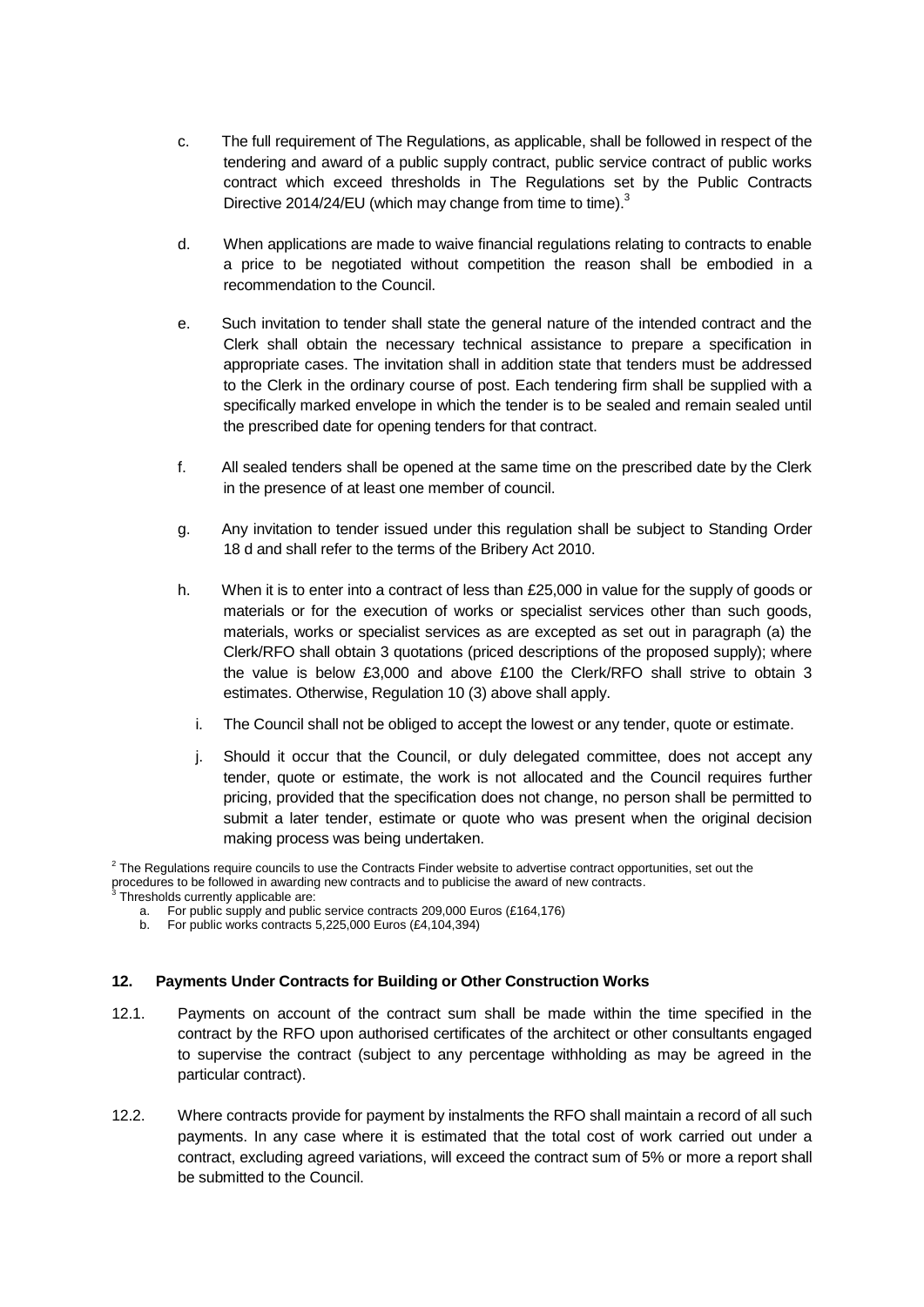12.3. Any variation to a contract or addition to or omission from a contract must be approved by the Council and Clerk to the contractor in writing, the Council being informed where the final cost is likely to exceed the financial provision.

### **13. Assets, Properties and Estates**

- 13.1. The Clerk shall make appropriate arrangements for the custody of all title deeds and Land Registry Certificates of properties held by the Council. The RFO shall ensure a record is maintained of all properties held by the Council, recording the location, extent, plan, reference, purchase details, nature of the interest, tenancies granted, rents payable and purpose for which held in accordance with Accounts and Audit Regulations.
- 13.2. No tangible moveable property shall be purchased or otherwise acquired, sold, leased or otherwise disposed of, without the authority of the Council, together with any other consents required by law, save where the estimated value of any one item of tangible movable property does not exceed £250.
- 13.3. No real property (interests in land) shall be sold, leased or otherwise disposed of without the authority of the Council, together with any other consents required by law, In each case a report in writing shall be provided to Council in respect of valuation and surveyed condition of the property (including matters such as planning permissions and covenants) together with a proper business case (including an adequate level of consultation with the electorate).
- 13.4. No real property (interests in land) shall be purchased or acquired without the authority of the full Council. In each case a report in writing shall be provided to Council in respect of valuation and surveyed condition of the property (including matters such as planning permissions and covenants) together with a proper business case (including an adequate level of consultation with the electorate).
- 13.5. Subject only to the limit set in Reg.13.2 above, no tangible moveable property shall be purchased or acquired without the authority of the full Council. In each case a report in writing shall be provided to Council with a full business case.
- 13.6. The RFO shall ensure that an appropriate and accurate Register of Assets and Investments is kept up to date. The continued existence of tangible assets shown in the Register shall be verified at least annually, possibly in conjunction with a health and safety inspection of assets.

### **14. Insurance**

- 14.1. Following the annual risk assessment (per Financial Regulation 16), the RFO shall effect all insurances and negotiate all claims on the Council's insurers.
- 14.2. The RFO shall keep a record of all insurances effected by the Council and the property and risks covered thereby and annually review it.
- 14.3. The RFO shall be notified of any loss liability or damage or of any event likely to lead to a claim, and shall report these to Council at the next available meeting.
- 14.4. All appropriate members and employees of the Council shall be included in a suitable form of security or fidelity guarantee insurance which shall cover the maximum risk exposure as determined annually by the Council, or duly delegated committee.

### **15. Risk Management**